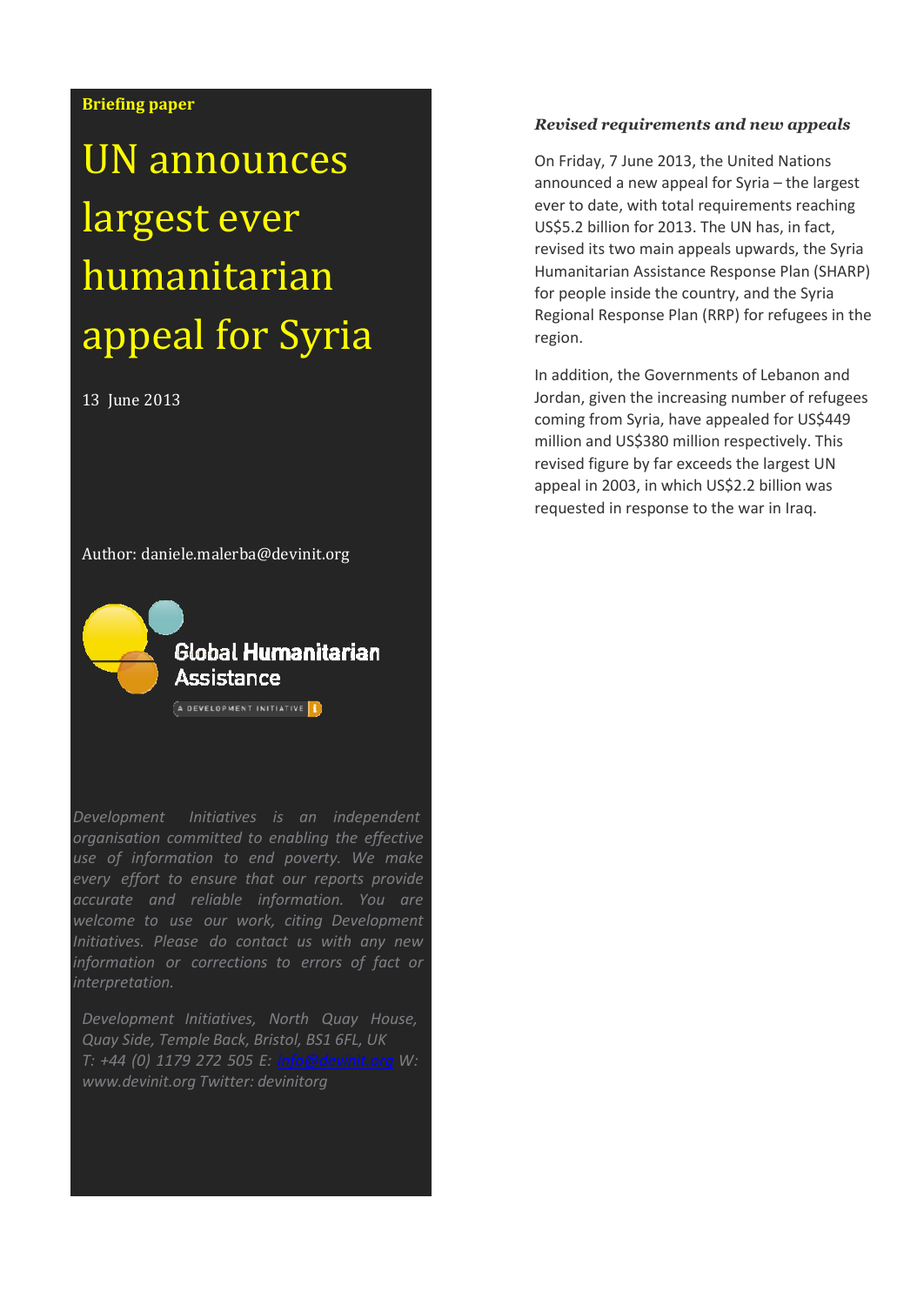#### **Figure 1: SHARP and RRP funding, 2013**



### **Source: Development Initiatives based on UN OCHA data<sup>1</sup>**

The dramatic increase of the requirements (173% in total, 150% for SHARP and 186% for RRP; see figure above), which have nearly tripled (while the appeal period has just doubled, from 6 to 12 months), shows that needs are more than proportionally increasing. Syria's situation is deteriorating on a daily basis, with increased conflict and displacement of people resulting in a growing need for assistance. The conflict is also impacting the region more widely.

# *Increasing needs*

In terms of the number of people in need, UN OCHA estimates it has increased by approximately 5.8 million people over the past year from 1 million; and more than 80,000 people have been killed since the onset of the conflict, on average 5,000 people each month since July 2012. One of the biggest concerns is the dramatic increase in the number of refugees (both registered and unregistered), which has exceeded original estimates (from 1.1 million to the most recent figure, 1.6 million, in June 2013).

# *Syrian refugees in Jordan, Lebanon, Iraq, Turkey and Egypt*

The UN projects the number of Syrian refugees to reach 3.45 million by the end of the year. The majority of refugees flee into neighbouring countries. So far, UNHCR calculates that 473,587 Syrian refugees have been registered in Jordan; 474,461 in Lebanon; 347,815 in Turkey; 147,464 in Iraq; 66,922 in Egypt as of 10 May 2013.

<sup>1</sup> As of 10 June 2013

 $\overline{a}$ 

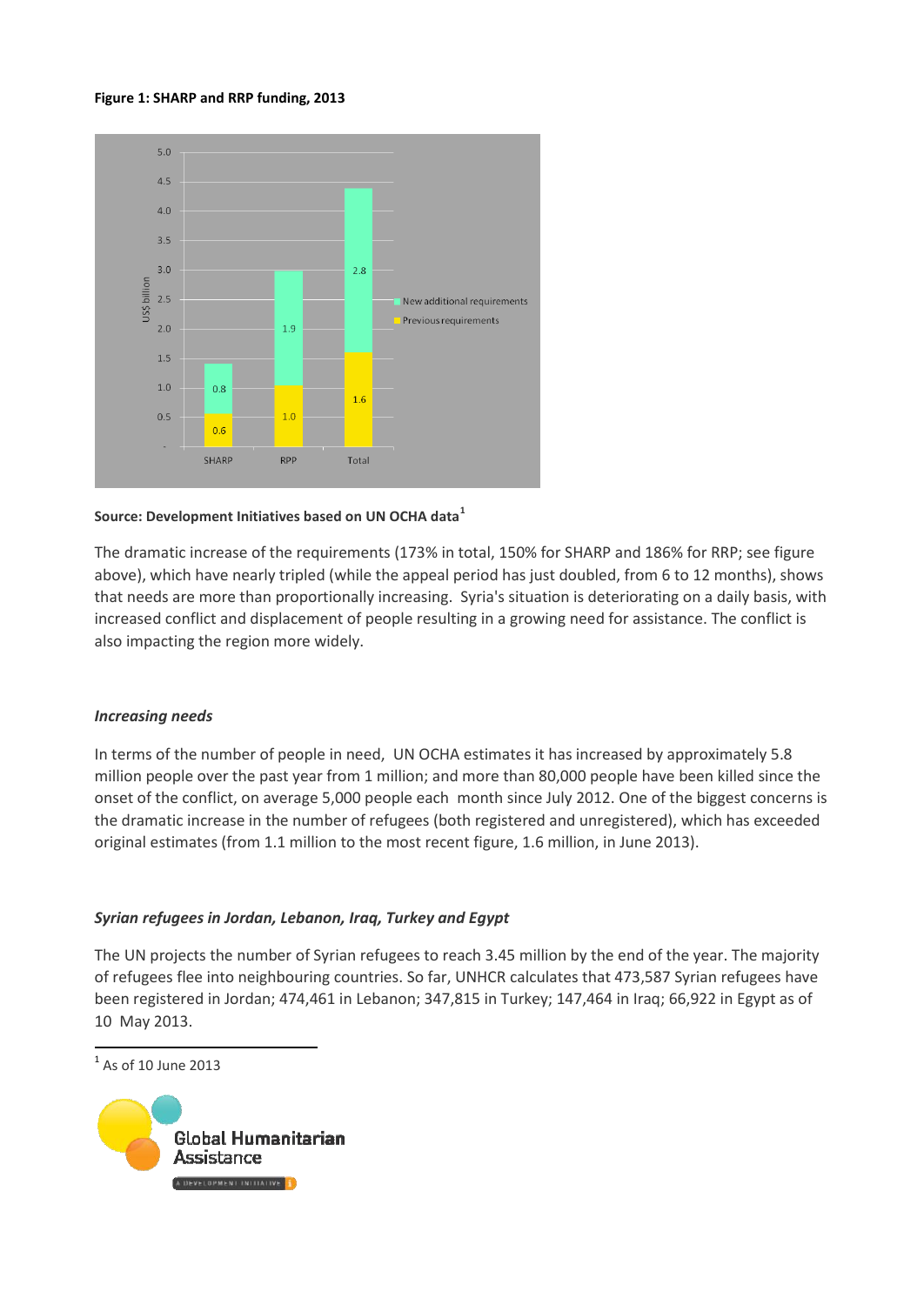Also, among the 525,000 Palestinian refugees in Syria, UNRWA estimates that 424,000 need humanitarian assistance, with the number increasing fast. The rising number of refugees is the reason for the increase in RRP requirements, which is higher than the SHARP.



# **Figure 2: Number of registered refugees, 2013**

# **Source: Development Initiatives based on UNHCR data<sup>2</sup>**

In addition, movement by internally displaced persons (IDPs) continues to increase, as many Syrians are displaced multiple times**.** Since early 2013, the UN estimates that the number of IDPs in Syria has more than doubled, from an estimated 2 million to 4.25 million people, 46% of which are children.

As previously stated, the revised requirements announced on 7 June 2013 also reflect the collapse of Syria's economy, including food scarcity, which is leading to signs of moderate to acute malnutrition in parts of the population. The appeal includes US\$1 billion that will enable the World Food Programme (WFP) to scale up its distribution of food both inside and outside Syria, which is planning to reach a total of seven million Syrians by late 2013.

In neighbouring countries, WFP will also ramp up its food aid to meet the needs of 2.7 million refugees in Lebanon, Jordan, Turkey, Egypt and Iraq by the end of this year, mainly through food vouchers which are spent in local shops.

Moreover, UN OCHA warns that access to basic health care is limited, with over a third of all hospitals closed, and more than two thirds of health workers have left the country. UN agencies and their partners are aiming to reach 6.8 million people by the end of the year with a combination of medical treatment, vaccinations and medical supplies.

The increasing needs are reflected in the revised SHARP appeal; they include 4 million people in need of food rations, 10 million people in need of safe drinking water, and 5 million people in need of sanitation. This has also been reflected in upwards revised sector requirements (figure 3 below).

 $\overline{a}$ 



<sup>&</sup>lt;sup>2</sup> As of 10 June 2013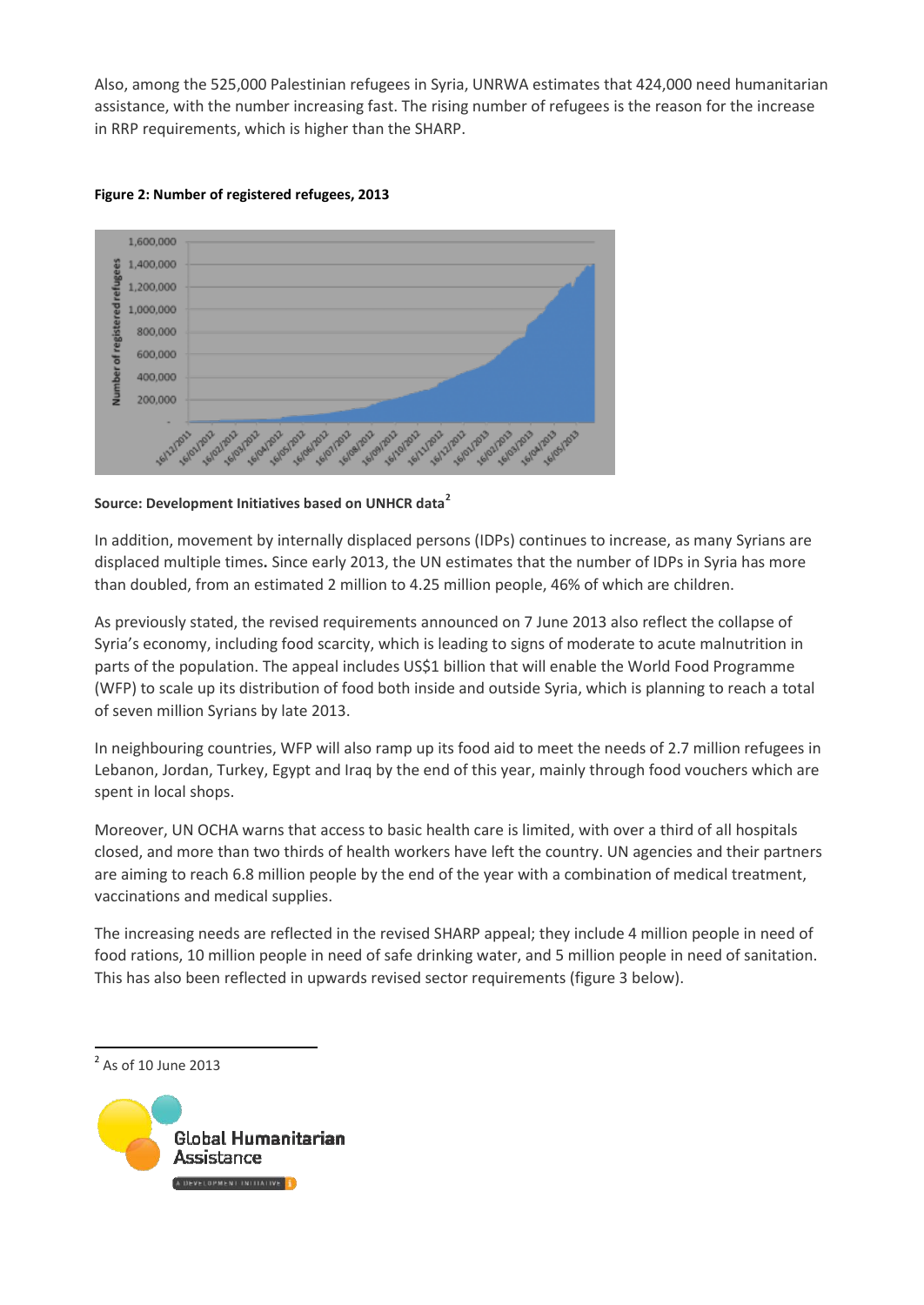Requirements for food and agriculture have increased by US\$421 million compared to the previous plan; while requirements for other sectors have increased more than twofold – this includes non-food items (NFIs) and shelter, coordination, staff safety services, and nutrition.



**Figure 3: SHARP, sector requirements (2013)**



# *Funding trends*

As of 5 June 2013, US\$ 1.2 billion has been contributed to these two appeals, with funding of the updated RRP and SHARP standing at 29% and 28% respectively. Before the recent revision, donors were meeting 70% of the requirements (\$1.2 billion out of US\$1.6 billion required).



# **Figure 4: SHARP and RRP funding, 2013**

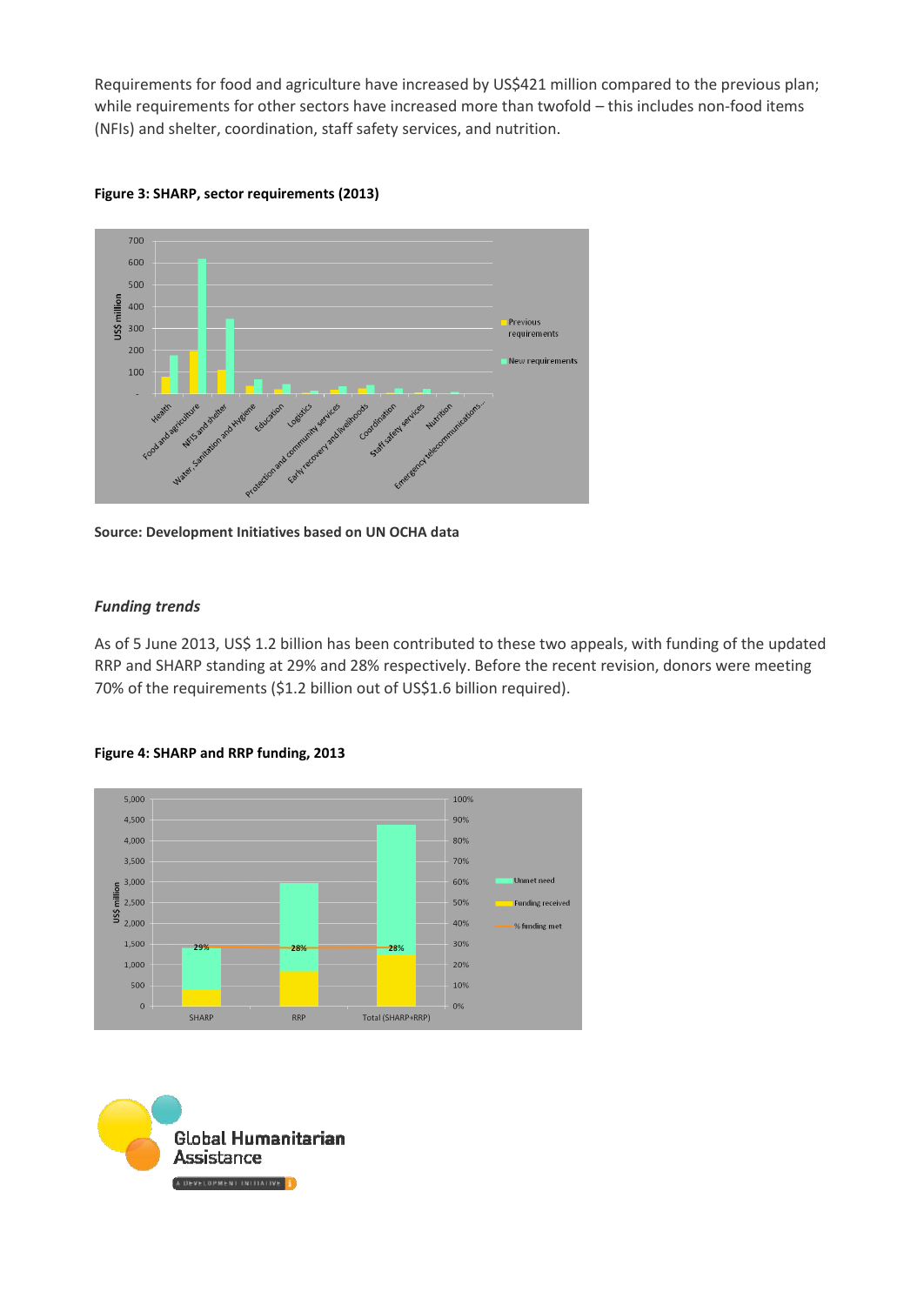# **Source: Development Initiatives based on UN OCHA FTS data<sup>3</sup>**

The donor response is interesting. The United States, Kuwait and ECHO have contributed the largest volumes of humanitarian assistance so far in 2013. They have also contributed what they originally pledged at the January 2013 conference in Kuwait. On the other hand, an important Gulf State donor such as the United Arab Emirates, has not yet committed the money it pledged.





# **Source: Development Initiatives based on UN OCHA FTS data<sup>4</sup>**

The timing of the response is crucial. After low levels of funding in February and March 2013, volumes picked up in April and May (figure 6 below). Donors will need to maintain (and slightly increase) funding levels of the last two months to meet current needs.

<sup>3</sup> As of 10 June 2013

<sup>&</sup>lt;sup>4</sup> As of 10 June 2013. Values include contributions to the SHARP, RRP, as well as contributions outside these frameworks (to UN agencies, NGOs or the Red Cross/Red Crescent Movement) in Syria and neighboring countries, as reported to FTS and UNHCR. The "other donors" category includes previous year's carry-over stocks (i.e. stocks physically in-country at 31 December) and carry-over contributions (i.e. funds committed by the donor at 31 December), not spent or used in the previous year, and now to be applied to projects in the current year.